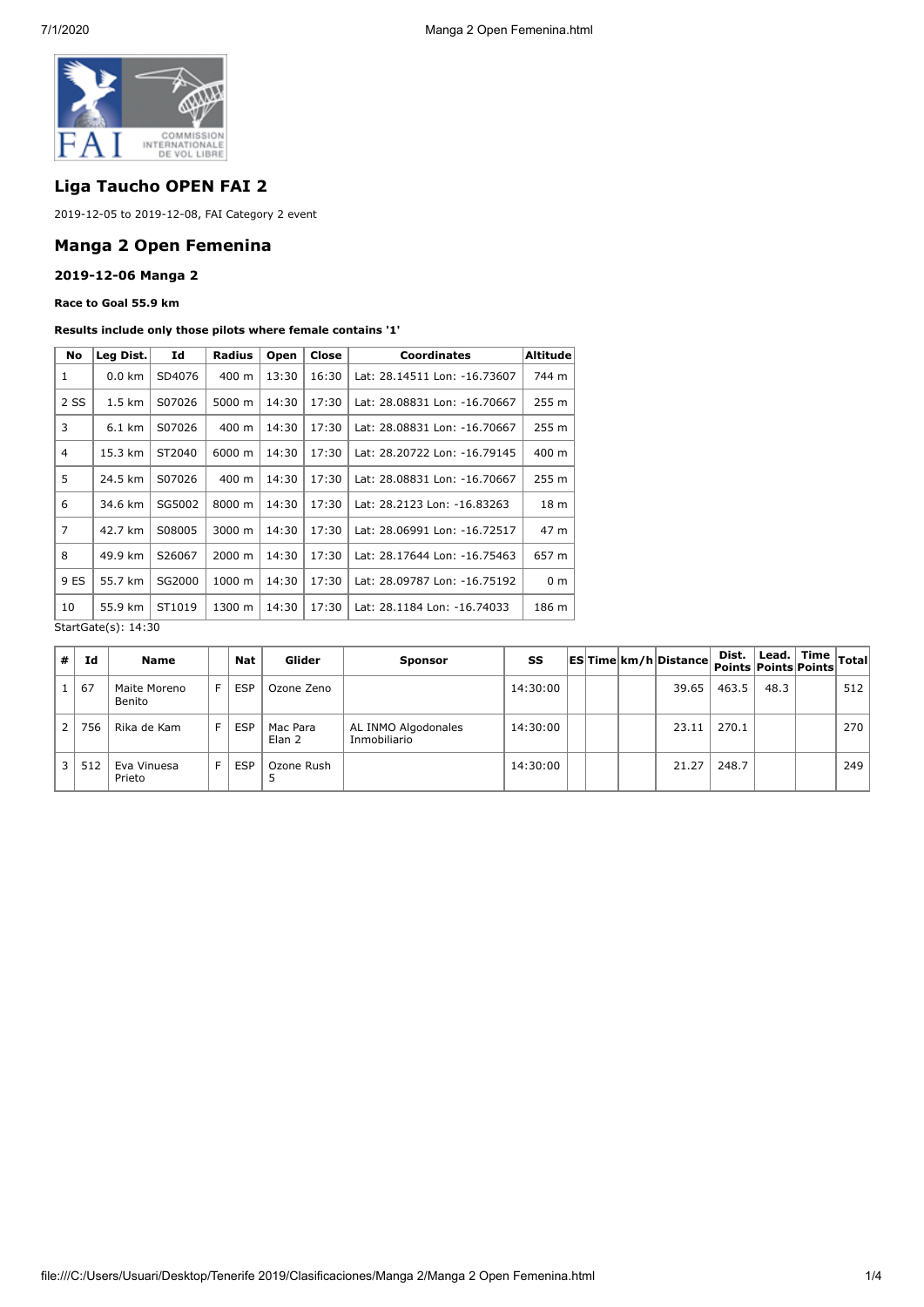**Pilots absent from task (ABS)**

**Id Name**

# **Pilots not yet processed (NYP)**

**Id Name**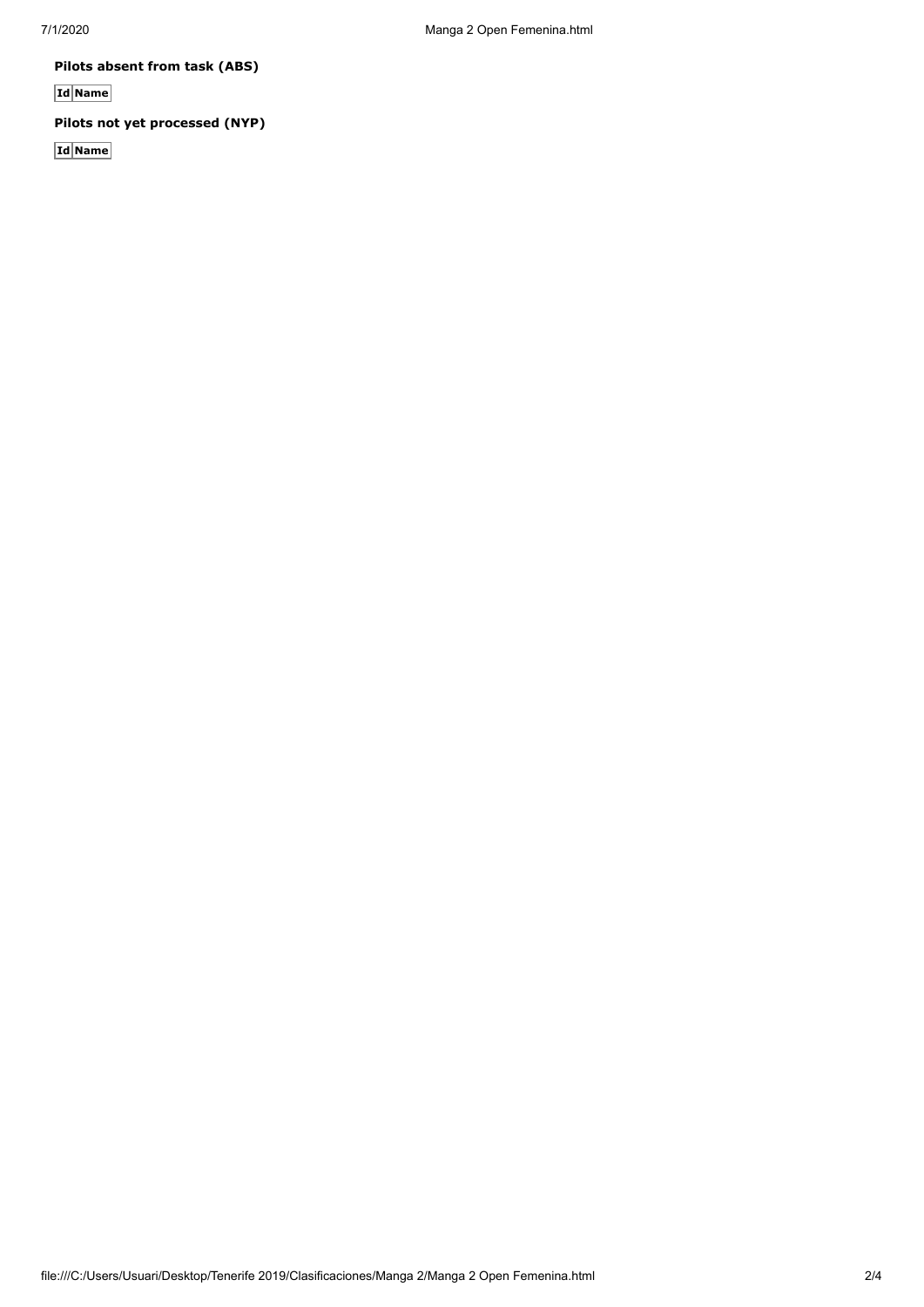#### **Task statistics**

| param                           | value                |
|---------------------------------|----------------------|
| ss_distance                     | 54.139               |
| task distance                   | 55.943               |
| launch_to_ess_distance          | 55.664               |
| no_of_pilots_present            | 84                   |
| no_of_pilots_flying             | 84                   |
| no_of_pilots_lo                 | 69                   |
| no_of_pilots_reaching_nom_dist  | 69                   |
| no of pilots reaching es        | 16                   |
| no_of_pilots_reaching_goal      | 15                   |
| sum_flown_distance              | 3322.534             |
| best_dist                       | 55.943               |
| best_time                       | 1.829                |
| worst_time                      | 2.55583333333333     |
| no_of_pilots_in_competition     | 84                   |
| no_of_pilots_landed_before_stop | 0                    |
| sum_dist_over_min               | 2988.775             |
| sum_real_dist_over_min          | 2988.775             |
| sum_flown_distances             | 3322.534             |
| best_real_dist                  | 55.943               |
| last_start_time                 | 2019-12-06T14:30:00Z |
| first_start_time                | 2019-12-06T14:30:00Z |
| first_finish_time               | 2019-12-06T16:19:43Z |
| max_time_to_get_time_points     | 3.181                |
| no of pilots with time points   | 15                   |
| goalratio                       | 0.179                |
| arrival_weight                  | 0                    |
| departure_weight                | 0                    |
| leading_weight                  | 0.061                |
| time_weight                     | 0.285                |
| distance_weight                 | 0.654                |
| smallest_leading_coefficient    | 1.026                |
| available_points_distance       | 653.96               |
| available_points_time           | 235.483              |
| available_points_departure      | 0                    |
| available_points_leading        | 110.557              |
| available_points_arrival        | 0                    |
| time_validity                   | 1                    |
| launch_validity                 | 1                    |
| distance_validity               | 1                    |
| stop_validity                   | 1                    |
| day_quality                     | 1                    |
| ftv_day_validity                | 1                    |
| time_points_stop_correction     | 0                    |
|                                 |                      |

### **Scoring formula settings**

**param value**